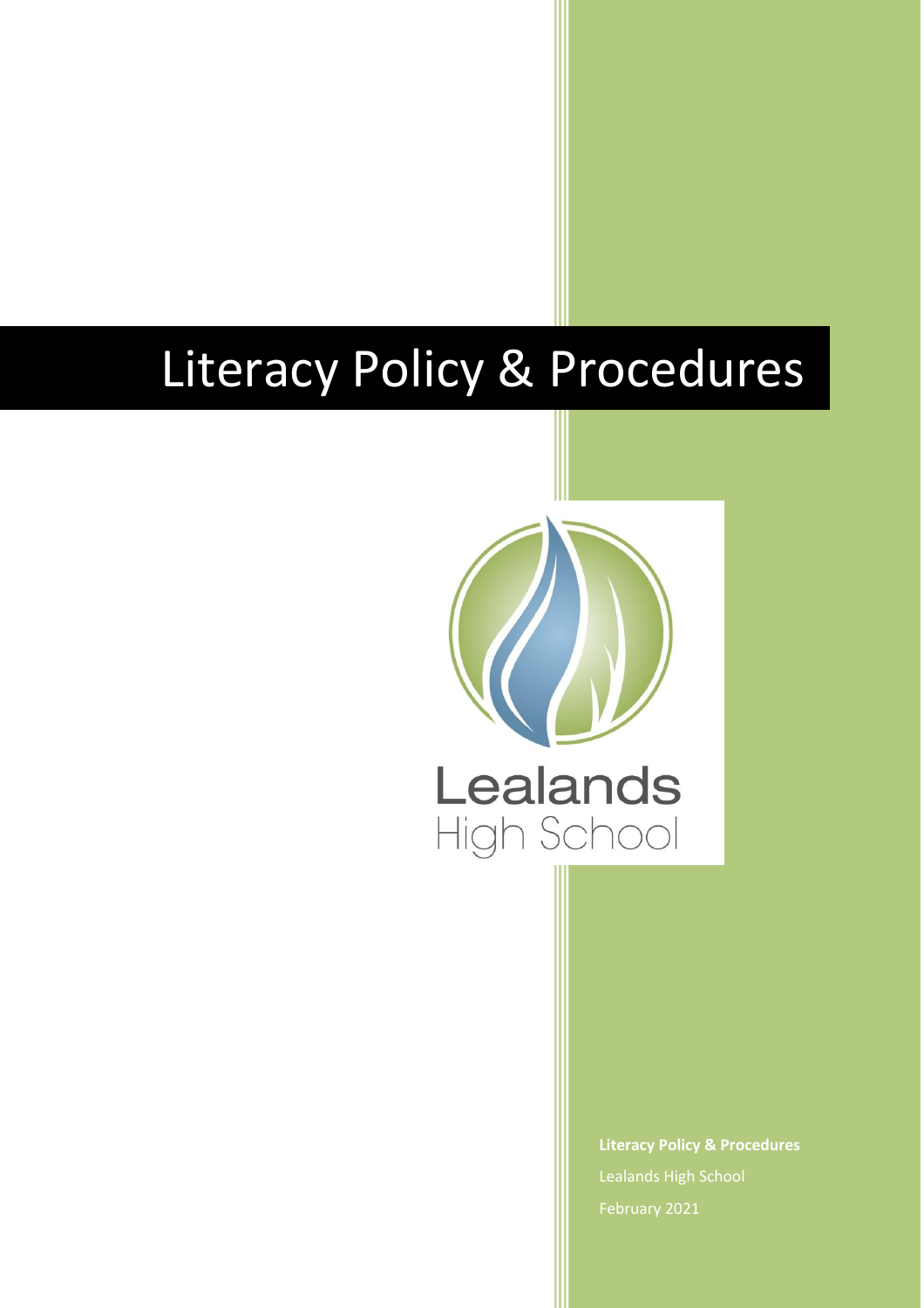#### **1. INTRODUCTION**

Lealands High School policies are designed to support the school ethos, aims and vision. Lealands is a positive learning community which is fully inclusive to ensure equality of opportunity for all.

Our aims are outlined in our Home School Agreement.

#### **Our aims:**

### **Excellence in everything we do everyone has responsibility and in the Respect for all**

- To prepare young people for life and a positive future
- To ensure that school is a safe place
- We care about being the best we can be and getting the best out of those around us

 Everyone achieves success and makes excellent progress

We all continually improve what

we do and work hard

• To help and support others to grow and succeed

- Everyone is valued for their contribution
- All are cared for and supported so that needs are met
- We recognise and celebrate the talents, gifts and uniqueness of every individual

In order to achieve these aims students, parents and the school need to work in partnership.

#### **Our vision is to be:**

*Everyone achieves excellence, demonstrates respect for all and takes responsibility for their own actions, while helping others to be successful.*

We strive to achieve this vision in all that we do and staff, students, parents, governors, other school stakeholders and partners are all an important part of making this happen.

#### **2. RATIONALE**

- 2.1 Literacy is the ability to recognise, understand, use and manipulate the conventions of language at a level necessary to function and progress at school and in society in general.
- 2.2 At Lealands High School we believe that literacy is a whole school responsibility.
- 2.3 We believe that the good use of language is an essential skill for all to develop and that access to teaching which promotes such development is the basic right of every child. Language development should be the collective responsibility of all staff. Only then can we ensure students enjoy language and communication in all their forms, and can use language to think, explore, organise and communicate.
- 2.4 The various languages spoken at this school should be given full recognition and respect by all students and staff in order to promote general cultural awareness as well as cognitive learning.

#### **3. BROAD GOALS**

- 3.1 To develop our students' language competences as fully as possible as part of a continuous, progressive process, bearing in mind the diversity of language experiences, capabilities and skills they present.
- 3.2 To develop areas of speaking and listening and reading and writing.
- 3.3 In addition to the formal teaching of reading, writing, grammar and spelling, language skills should be taught within a variety of curriculum contexts by meaningful, relevant activities undertaken in all subject areas.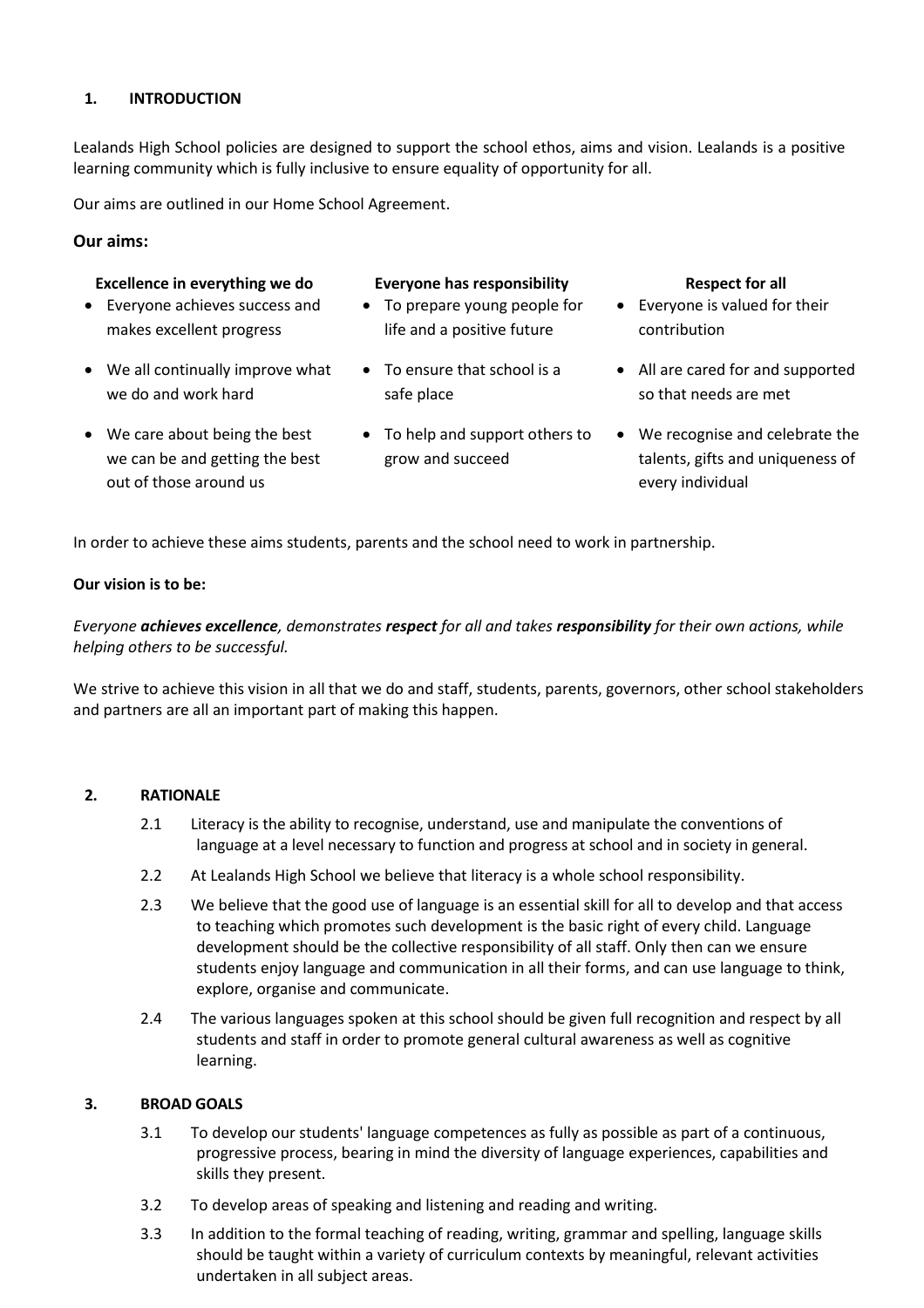- 3.4 To continuously challenge students to use subject specific vocabulary.
- 3.5 To ensure that every teacher/department is involved in developing schemes of work to reflect

our dedication to improve literacy across the school.

#### **4. PUPIL IMPACT & OTHER OUTCOMES**

- 4.1 To improve literacy levels amongst all students in school in order to have a direct impact on results.
- 4.2 To ensure that students leave school with a good chance of progressing onto further and higher education.

### **5. APPLICATION**

The staff in all curriculum areas will aim to:

- 5.1 provide material at appropriate levels of interest and difficulty;
- 5.2 use our assessments of students' literacy skills to help us plan appropriate work;
- 5.3 provide some activities which are structured to make speaking and listening an essential part of them;
- 5.4 provide opportunities for inexperienced speakers of English to interact with competent English speakers;
- 5.5 provide displays of reading material relevant to the topic or national curriculum subject and of relevant vocabulary;
- 5.6 provide reading material of high quality which is up-to-date, relevant, and balanced in its presentation of ethnicity, culture and gender, and some text in the first language of students acquiring English as an additional language;
- 5.7 give priority to content, ideas, organisation and meaning when responding to students' writing, but with regard to the school's marking policy;
- 5.8 To set all students an extended piece of writing in all areas across the curriculum at least once per half term;
- 5.9 treat students' writing with respect and interest;
- 5.10 Provide activities to teach tier 2 and tier 3 vocabulary.

### **6. MONITORING, EVALUATION & REVIEW**

*This policy will be reviewed annually by the Governing Body.*

- 6.1 **The Assistant Headteacher** (Literacy) has overall responsibility for the successful implementation of this policy. The school will:
	- 6.1.1 review the Literacy Policy at the appropriate times;
	- 6.1.2 ensure all staff are aware of the literacy needs of the students in their group;
	- 6.1.3 endeavour to ensure all staff provide resources at the appropriate level for their students;
	- 6.1.4 have a named member of staff as the overall co-ordinator.
- 6.2 Subject team leaders are responsible for monitoring the implementation of the policy within their departments and ensuring that it is followed by all staff.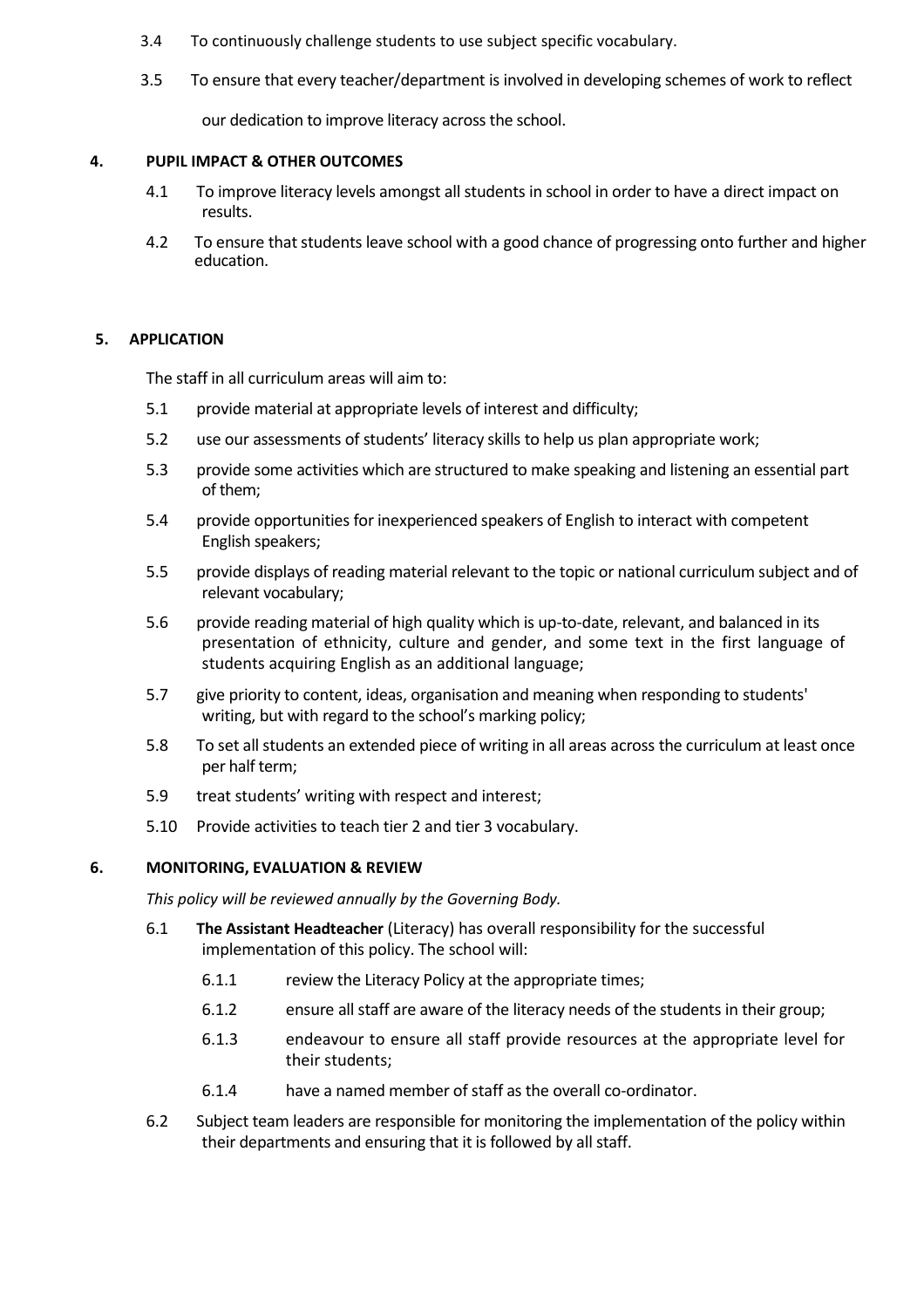

# **Approaches for Talking**

Lessons should help students to:

- value and respect what other people say. Value speaking and listening as essential means of learning;
- challenge students to articulate themselves in detail and through using (subject) specific vocabulary;
- learn to select from, re-formulate, question and challenge what they hear;
- use varying degrees of formality appropriate to their purpose and audience;
- appreciate differences between standard English and non-standard forms and to choose appropriate forms and registers for their purpose;
- develop self-esteem by encouraging pride in their home language and dialect.

# **Approaches for Reading**

In our teaching we will aim to:

- tell students the purpose of any reading they do;
- talk with students about their subject reading;
- teach students how to be active readers. Challenge students to select from, re-formulate, question and challenge what they read in textbooks, encyclopedias and newspapers or on computers;
- draw students' attention to the structure of texts, referring to contents pages, indexes, chapter headings, etc.;
- help students adapt their style of reading to their purpose, e.g. choosing to scan, skim or read closely;
- provide students with opportunities to use information from their reading rather than just answer questions about it;
- provide opportunities for inexperienced readers to read in pairs or small groups;
- teach new vocabulary by relating it to known vocabulary. Help students to understand through the use of dictionaries and context.

# **Approaches for Writing**

In our lessons we will aim to:

- make connections between students' reading and writing so that students have clear models for their writing;
- provide a model for the process in our own writing;
- set writing tasks which have clear and immediate purposes;
- draw attention to the purpose and intended readers of each piece of writing;
- teach students to structure their writing using sentences, paragraphs and headings as appropriate;
- teach students how to present evidence, express opinions, and set out argument;
- display students' writing attractively and encourage them to take a pride in their work;
- appreciate differences between Standard English and non-standard forms of the language;
- help students to choose appropriate forms and registers for their purpose;
- expect high standards of presentation in finished work;
- provide dictionaries, glossaries and lists of appropriate subject vocabulary and encourage students to use them;
- help students to use a range of strategies to learn spellings;
- explicitly teach tier 2 and 3 vocabulary and encourage students to use this in writing.